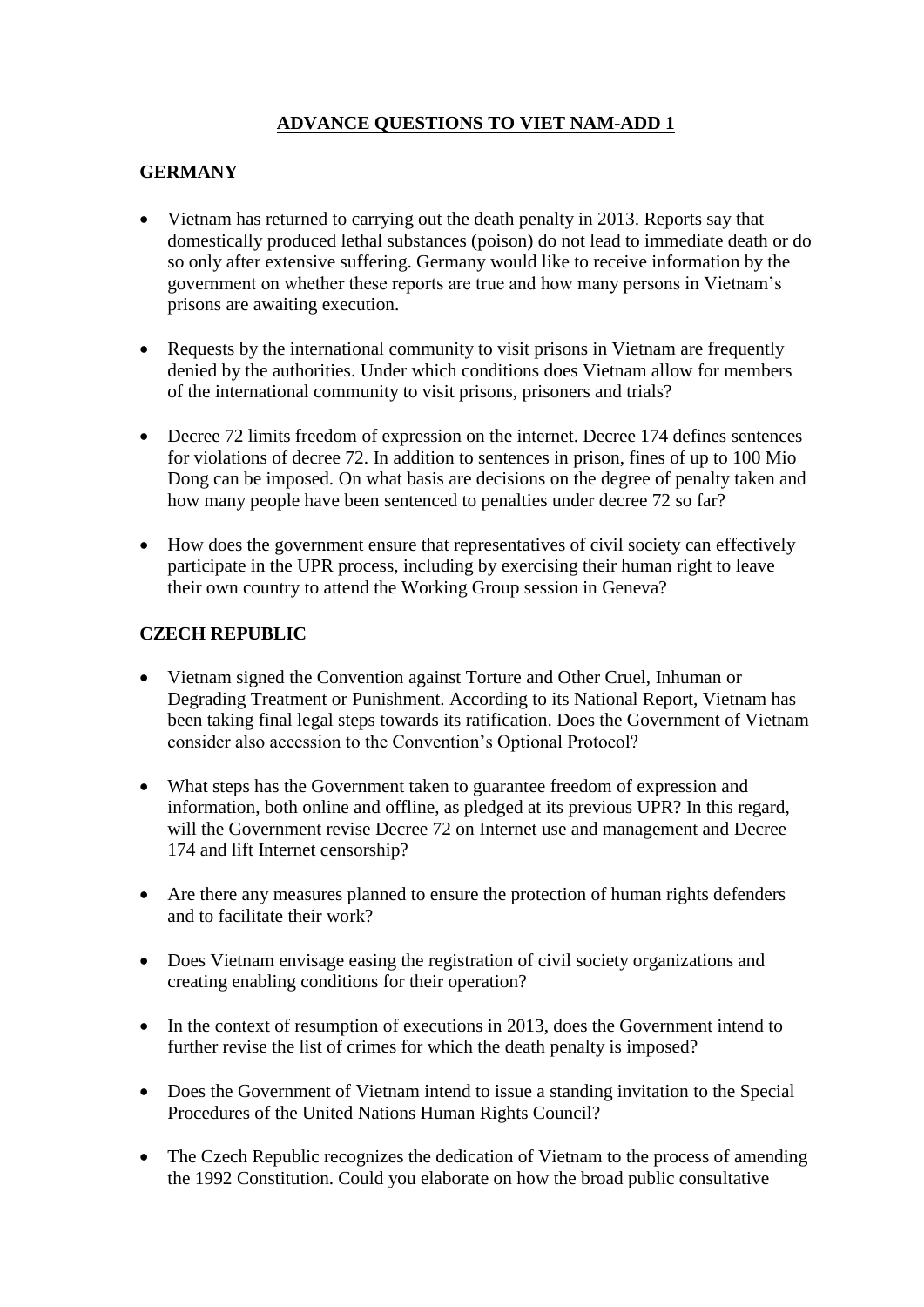process and the respective submissions are reflected in the final version of the new Constitution which entered into force on 1 January 2014?

### **BELGIUM**

- Is the Government of Vietnam considering issuing a standing invitation to the special procedures?
- Does the Government of Vietnam intend to respond positively to the special rapporteurs that have requested to visit the country, like the Special rapporteur on Freedom of opinion, the Special rapporteur on Extrajudicial, summary or arbitrary executions, and the Special rapporteurs on Torture, Human Rights Defenders and the Sale of children?
- Is the Government of Vietnam considering accepting the individual complaints procedure under the human rights conventions to which it is already a State party?
- During the last cycle of the UPR, the Government of Vietnam had accepted to consider accession to the International Convention for the protection of all persons from enforced disappearance, the Rome Statute of the International criminal court and the Convention relating to the status of refugees. Could the Government of Vietnam explain what follow-up was given to this point?
- Is the Government of Vietnam considering removing its reservations to articles 29(1) of CEDAW and 22 of ICERD?
- When will the Government of Vietnam present the overdue report to the HR Committee?
- The CERD and CRC have expressed concern about ethnic discrimination, the socioeconomic gap between the majority population and disadvantaged ethnic minorities and restriction on religious practices by minorities in Vietnam. Which concrete steps have been taken by the Government of Vietnam to address these concerns?
- The discrimination against girls was identified by the CRC as a cause of early marriage, high levels of school drop-outs and female foetus abortion. What has the Government of Vietnam done to eliminate all forms of discrimination against girls and to ensure gender mainstreaming in all anti-discrimination policies and programmes, as advised by the CRC?
- How many individuals are currently on death row? Of those, how many are foreign nationals? And how many are juvenile offenders?
- Do family members have the right to be informed of an execution before it takes place? If so, how are they informed and what is the notice period? Do children and other family members of a person sentenced to death have the right to a final meeting before an execution is carried out?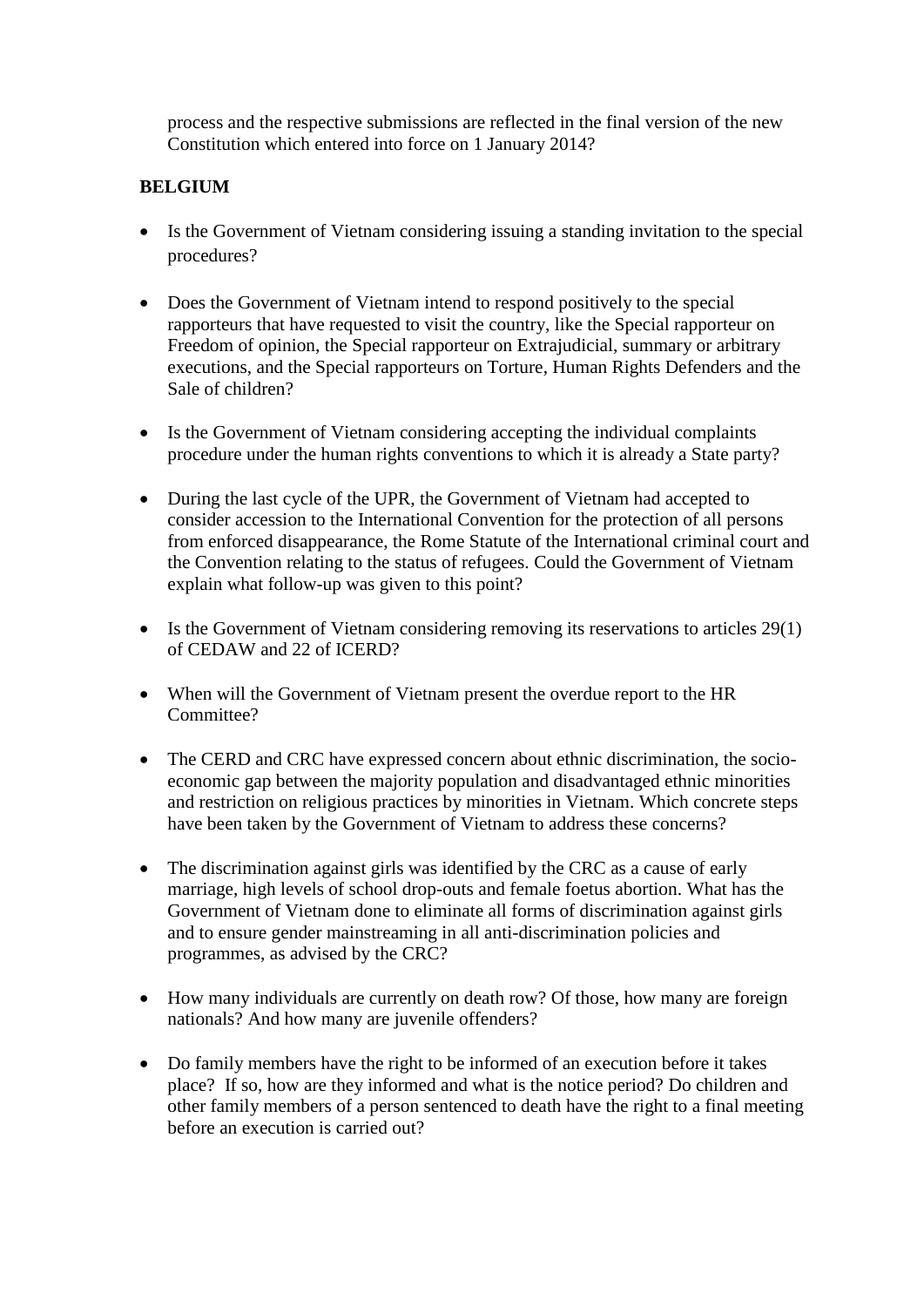- During the first cycle of the UPR, the Government of Vietnam agreed to take the necessary steps to ensure that citizens can fully enjoy the rights to freedom of expression, including on the internet, and freedom of religion. Could the Government of Vietnam explain what effective steps it took to implement this recommendation?
- During the first cycle of the UPR, the Government of Vietnam agreed to consider strengthening press freedom protections contained in the 1999 press law and ensure that any review of the press law would follow the international standards on this topic. Could the Government of Vietnam explain what effective steps it took to implement this recommendation?

#### **MEXICO**

- How will Viet Nam ensure that articles in its Constitution which talk of abuse of human and civic rights in detriment to the interests of the State do not become an undue restriction of basic individual rights as defined by the ICCPR and what measures is it specifically taking for revising national security provisions contained in the Penal Code?
- Is Vietnam considering to revise legislation such as the Press Law and Internet Decree 72 in order to guarantee the full enjoyment of freedom of expression and freedom of information both online and offline?
- What are the reasons why statistics relative to the number of executions derived from sentences carrying the death penalty are classified and kept as State secrets?

## **UNITED STATES OF AMERICA**

- **International Obligations**: In 2009, Vietnam agreed to align its press laws with its obligations under Article 19 of the International Covenant on Civil and Political Rights (ICCPR); however, Vietnam continues to restrict freedom of expression both in law and practice. As a newly-seated member of the UN Human Rights Council, will Vietnam agree to align all national laws, including those falling under national security provisions, with its international obligations and commitments on human rights, including those under the ICCPR, and the Universal Declaration of Human Rights? Will Vietnam release those citizens who are imprisoned for exercising their human rights?
- **Undue Restrictions on Internet Activity**: The government of Vietnam employs a variety of means to censor content on the Internet and television broadcasts. Will Vietnam commit to relaxing its control over the Internet and website content? Will Vietnam suspend implementation of Decree 72, thereby allowing Internet users to exercise their freedom of expression on line?
- **Religious Freedom:** Despite laws protecting religious freedom, and increased registrations of religious organizations, some officials at local and national levels harass and punish individuals and groups, usually with impunity, for engaging in religious activity. Will Vietnam commit to facilitating the expeditious registration of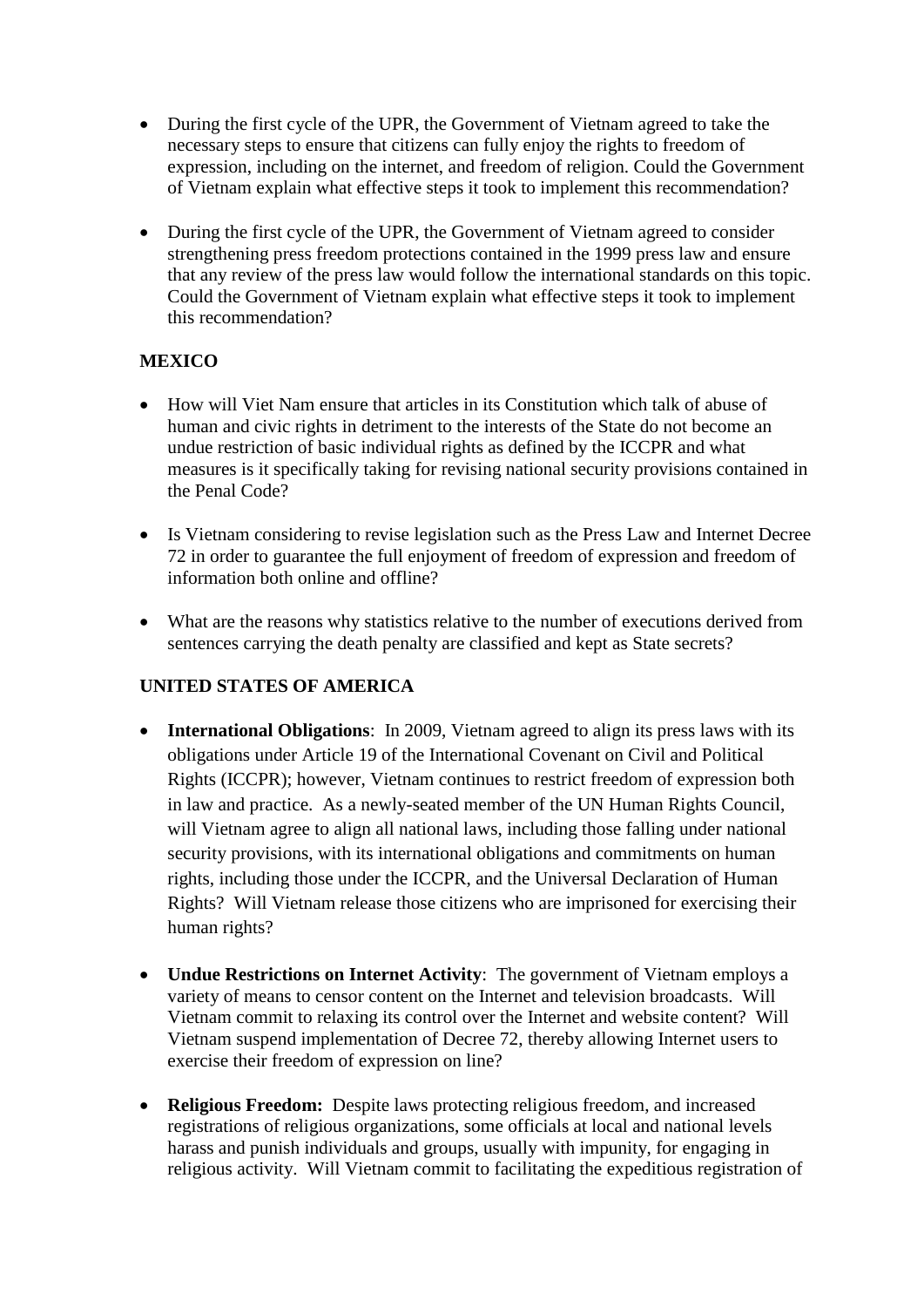those religious organizations seeking such status and establish a mechanism to receive and investigate complaints against any official who harasses or punishes any member of a religious group engaging in lawful religious activity?

- **Labor:** We welcome the gains Vietnam has made economically. However, we note our concern regarding protection of workers' rights. The current law on trade unions establishes the Vietnam General Confederation of Labor as the *de facto* sole trade union federation. What legislative and other measures does the Vietnamese government plan to implement to ensure it meets internationally recognized standards on freedom of association, collective bargaining, forced labor, child labor and employment non-discrimination? What steps has the government taken to implement these provisions?
- **Prison Conditions**: The United States welcomes Vietnam's decision to sign the Convention Against Torture in November and looks forward to Vietnam's ratification of the Convention. Nevertheless, prison conditions remain harsh, including credible reports of physical abuse and denied or inadequate medical care, in particular for prisoners convicted under national security laws. Will Vietnam commit to a timeline for ensuring that that all prisoners are detained in a manner consistent with Vietnam's obligations under the International Covenant on Civil and Political Rights as well as the requirements of the Convention Against Torture?
- **The Rights of Defense Lawyers**: Under the Vietnamese criminal code, defense lawyers have the right to review government evidence, the right to access clients in prison, and the right to equal physical and technical accommodations with the Procuracy during trial. However, some defense lawyers, in particular those representing clients charged with crimes under national security provisions of the law, are unable to exercise those rights. Will Vietnam commit to ensuring that the rights of defense lawyers are implemented fully and that everyone charged with a crime is accorded all fair trial guarantees required by the International Covenant on Civil and Political Rights as well as Vietnamese law?
- **Access to Lawyers on Appeal**: Currently, defendants in Vietnam do not have the right to legal representation on appeal. In fact, they are not allowed legal representation until after the defendants have written their own appeals and filed them with the Court of Appeals. This provision undermines the ability of defendants to obtain adequate legal assistance and counsel when seeking to appeal a conviction. It is inconsistent not only with the International Covenant on Civil and Political Rights, but also with the minimum procedural guarantees that apply throughout the criminal justice process. These include the right to communicate with counsel of one's own choosing, to mount one's defense in person or through legal assistance of one's choosing, and, in the absence of such counsel, to have legal assistance assigned whenever the interests of justice require. Will Vietnam commit to addressing this gap in procedural rights within the year?
- **Freedom of Assembly**: The ability to gather peacefully is an important bedrock of political life in a stable country, but one that Vietnamese authorities have not consistently respected, in particular when individuals come together to protest sensitive issues. Article 21 of the International Covenant on Civil and Political Rights, to which Vietnam is a party, underscores this right. Will Vietnam extend an